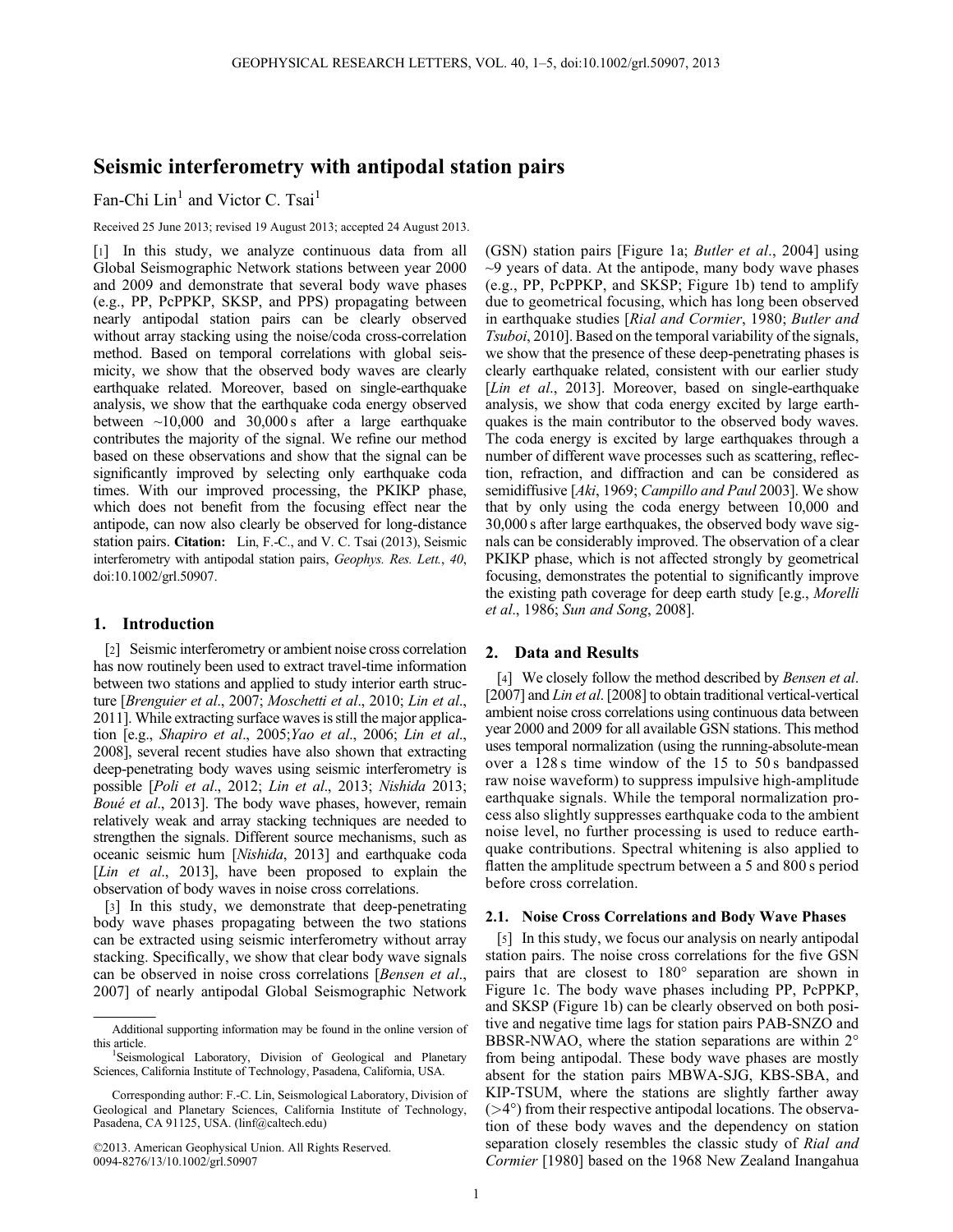

Figure 1. Ambient noise cross correlations for five nearly antipodal GSN station pairs. (a) The triangles mark the locations of the GSN stations used in this paper, with antipodal pairs colored the same. The star shows the location of the 5 July 2008  $M_w$  7.7 Sea of Okhotsk earthquake used in Figures 2 and 3. (b) Schematic plot of the PKIKP (black), PP (blue), PcPPKP (red), and SKSP (green) raypaths. The star and filled triangle denote source and receiver locations, respectively. (c) The observed broadband ambient cross correlations sorted by distance. Several observed body wave phases are indicated.

earthquake. Note that the PKIKP phase does not benefit from the focusing effect at the antipode and is only weakly observed.

[6] The observation of strong body wave phases for antipodal station pairs provides a unique opportunity to better understand the source of the cross-correlation signals. In particular, we can now examine the correlation between strong body waves and global seismicity without array stacking [Lin et al., 2013]. To strengthen the signals and suppress noise, all further cross correlations shown are low-passed with a 10 s corner period and are symmetric-component cross correlations with positive and negative time lags stacked together.

[7] Figure 2a shows cross correlations for the BBSR-NWAO station pair stacked by days with earthquakes above a given magnitude threshold (i.e., all days,  $M_w > 6.3$ ,  $M_w > 7.0$ ,  $M_w > 8.0$ , and 5 July 2008 single day) in the Global Centroid Moment Tensor (CMT) Catalog [Ekström et al., 2012]. Clear body wave signals are observed in all cases even for the single-day cross correlation of 5 July 2008, when a  $M_w$  7.7 deep earthquake happened beneath the Sea of Okhotsk (~636 km in depth; Figure 1a). Despite the significant reduction in the number of days, from 2454 days in total to 435 and 93 days, when the  $M_w > 6.3$  and  $M_w > 7.0$ 

selection criteria are used, the amplitude of the body waves is only reduced by a factor of 2 and 4, respectively. Because the noise level of a cross correlation is generally proportional to the square root of the total time duration used, the  $M_w > 6.3$  and  $M_w > 7.0$  stacks actually have slightly higher signal-to-noise ratios compared with the 'all days' stack because of lower noise levels. These observations suggest that the ambient noise contribution (without earthquake coda, e.g., due to ocean microseism) to the body wave observation is likely to be small and including all ambient noise signals can contribute negatively to the overall signal-to-noise ratio. On the other hand, the factor of  $\sim$ 10 amplitude decrease from  $M_w > 7.0$  to  $M_w > 8.0$  is on the same order as the reduction in the number of days, suggesting that the largest earthquakes do not necessarily contribute more. This is probably because the largest earthquakes tend to be shallower and therefore excite more surface waves than body waves.

[8] To further demonstrate the correlation between the observed body waves and global seismicity, in Figure 2b, we plot a histogram of all the daily cross-correlation amplitudes at a lag time of 1736 s for the BBSR-NWAO station pair. This lag time corresponds to the observed arrival of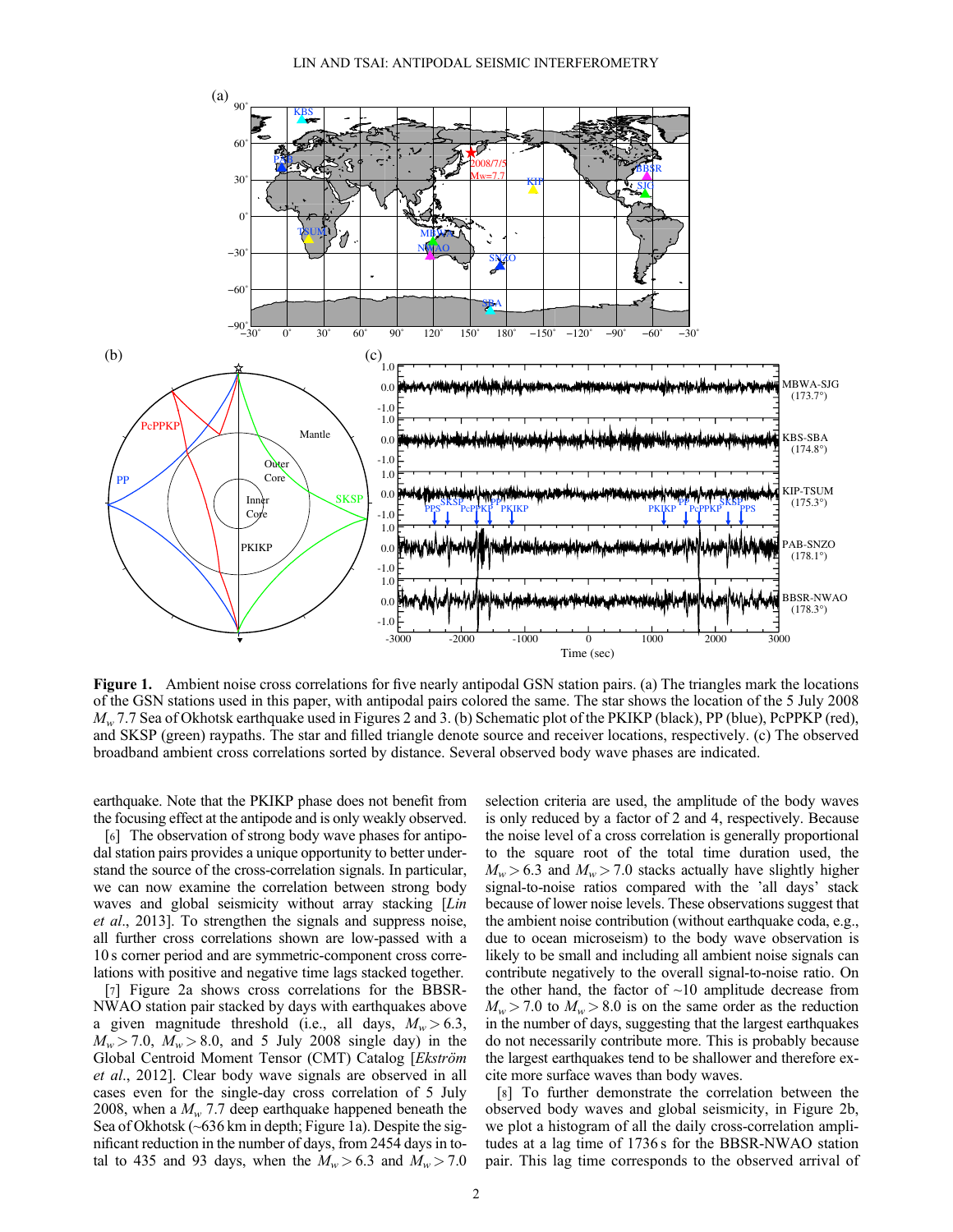

Figure 2. Correlation between the observed core phases and global seismicity. (a) The cross correlations between BBSR and NWAO from stacking different numbers of days. The selection criterion and the total number of days included are indicated on the right. Several observed body wave phases are indicated. (b) The distribution of the daily cross-correlation amplitudes at 1736 s lag time. A dashed line at an amplitude of 0.008 is shown that separates the Gaussian-like distribution on the right from the flatter distribution on the left. The total number of days and the summed amplitude for the two distributions are indicated.

PcPPKP [Rial and Cormier 1980], which is the strongest phase observed for the nearly antipodal station pair (Figure 2a), and the phase has a negative amplitude in the vertical-vertical cross correlations. Two regions with very different distributions are observed above and below an amplitude of  $-0.008$  (Figure 2b). (Note that these amplitudes have arbitrary units due to the temporal and spectral normalizations but can be compared with the  $\sim 0.0025$  rms noise level of each daily cross correlation.) Above an amplitude of  $-0.008$ , a Gaussian-like distribution centered slightly below zero with a width of  $\sim 0.0025$  is observed, and contains over 95% of the days we analyzed. Below  $-0.008$ , on the other hand, a relatively flat distribution is observed. Despite this flat part of the distribution containing only  $\sim$ 4% of the days we analyzed (107 out of 2453 days), it contributes to more than half of the PcPPKP amplitude observed in the full stacked cross correlation shown in Figure 2a (top panel). Comparing the days within the flat region with global seismicity [Ekström et al., 2012] reveals that, out of the 107 days, there are 50 days with earthquakes  $M_w > 7.0$  and 33 days with earthquakes  $M_w > 7.0$  on the previous day. Note that there are 93 days in total with  $M_w > 7.0$  out of the entire 2346 days we studied. This correlation suggests that the observation of body waves in our noise cross correlations is likely due to constructive interference of earthquake coda energy, which potentially lasts for hours after large earthquakes. Similar observation can be made for another nearly antipodal station pair PAB-SNZO, where occurrences of large PcPPKP amplitudes are highly correlated with the times for which BBSR-NWAO also has large PcPPKP amplitudes (Figure S1 in the supporting information).

#### 2.2. Coda Cross Correlation

[9] To demonstrate that the earthquake coda, rather than the early-arriving earthquake body waves, contributes most to the observed body waves, we analyze the temporal variation of the cross correlation for the BBSR-NWAO station pair for 5 July 2008. On that day, the  $M_w$  7.7 Sea of Okhotsk earthquake happened around 2:12 A.M. UTC time [Ekström et al., 2012; Figure 1a]. Figure 3a shows the raw waveforms and the waveforms after the temporal and spectral normalization for stations BBSR and NWAO. Note that running-absolute-mean amplitudes of 15–50 s bandpassed waveforms are used to suppress the earthquake signal [Lin et al., 2008]. While the temporal normalization process levels the waveform amplitude within the 15–50 s period band, the amplitude of the broadband waveform is not completely leveled (e.g., lower two panels of Figure 3a).

[10] We calculate cross correlations based on the normalized time series using three different time windows (Figure 3b). The 0–20,000, 20,000–40,000, and 40,000–60,000 s time windows of the day (UTC time) roughly contain the earthquake main phases, early earthquake coda, and late earthquake coda, respectively, with the earthquake origin UTC time being at  $\sim 8000$  s. As shown in Figure 3b, only the cross correlation using the early earthquake coda time window results in a clear PcPPKP phase. To further understand the evolution of the body wave signal, we also calculate the accumulated cross-correlation amplitudes at positive and negative 1736 s time lags (the expected PcPPKP arrival time) using a time window with a fixed zero starting time and a sliding ending time. A continuous increase in PcPPKP amplitude (i.e., cross-correlation amplitude becoming more negative) is observed for both positive and negative time lags between  $\sim$ 10,000 and  $\sim$ 50,000 s after the earthquake (Figure 3c), but the decrease is particularly strong between  $\sim$ 10,000 and  $\sim$ 30,000 s after the earthquake. The decreasing cross-correlation amplitude represents the continuous accumulation of PcPPKP energy propagating between the two stations after the earthquake. We consider this to be direct evidence that the continuous long-lasting coda energy excited by a large earthquake is partially diffusive, and that deep body wave seismic interferometry is best applied to this coda time period. In particular, we identify the coda time window between 10,000 and 30,000 s after a large earthquake as the most energetic time period for deep body wave seismic interferometry. Similar observations can be made using other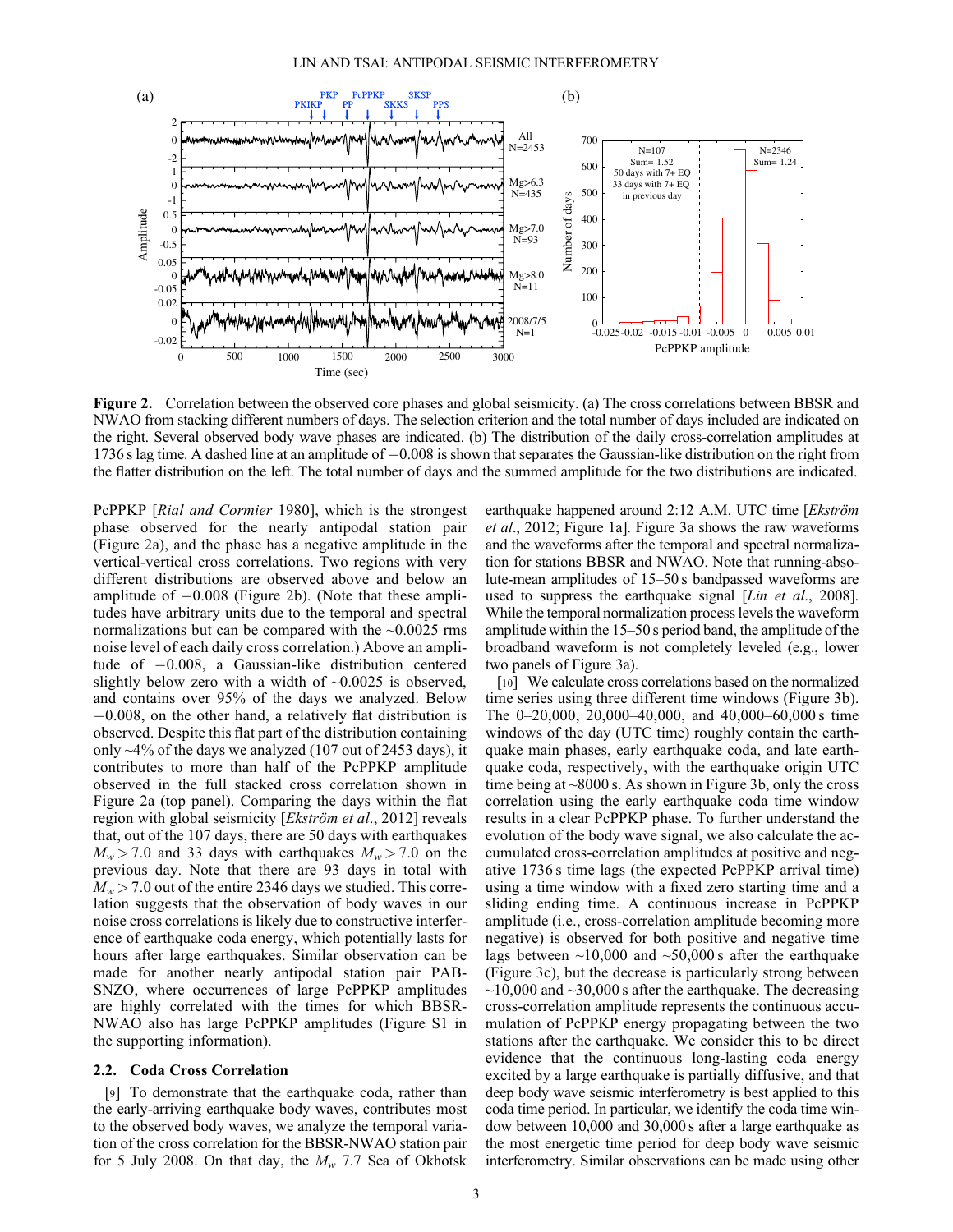

Figure 3. Temporal variability of the cross correlation for a single earthquake. (a) The raw and temporally normalized waveforms observed at stations BBSR and NWAO on 5 July 2008. Clear signals due to the  $M_w$  7.7 Sea of Okhotsk earthquake can be observed in the raw waveforms. The red dashed lines (bottom two panels) indicate the time windows used for the cross correlations shown in Figure 3b. (b) The cross correlations between BBSR and NWAO using three different time windows. The arrow indicates the PcPPKP phase. (c) The cumulative amplitude of the cross correlation at negative (green) and positive (red) 1736 s lag time calculated based on a time window with fixed zero starting time and a sliding ending time. The black dashed lines indicate the time after the earthquake. Notice that the cumulative amplitude decreases continuously between  $\sim$ 18,000 and  $\sim$ 58,000 s UTC time, which corresponds to the time between  $\sim$ 10,000 and  $\sim$ 50,000 s after the earthquake.

earthquakes, both shallow and deep, and for other nearly antipodal station pairs (e.g., see Figures S2 and S3 in the supporting information). Note that the accumulation of body wave energy stops when the coda energy attenuates below the surface-wave dominated ambient noise or if a following event's surface waves dominate the signals.

[11] The observation above naturally leads to the refinement of our seismic interferometry process to better extract deep propagating body waves. Specifically, we propose to include only the most energetic coda time windows after large earthquakes in the cross-correlation calculation. While an 'all days' stack includes the earthquake coda energy, it also includes many undesired noise signals and hence reduces the signal-to-noise level of the observed body waves.

[12] Figure 4 shows the cross correlations for the five station pairs shown in Figure 1 but only stacking time windows with earthquake coda energy. Here, we select all earthquakes larger than  $M_w$  7.0 in the Global CMT Catalog [*Ekström* et al., 2012] and include all time series between 10,000 and 30,000 s after the earthquakes. The signal-to-noise ratio clearly improves compared to the original ambient noise cross correlations (Figure 1c), and now clear body wave phases (including PKIKP) can be observed at all five station

pairs. The ability to extract deep body wave phases such as PKIKP propagating between each permanent GSN station pair can potentially significantly improve data coverage for deep earth study. The fact that body waves traveling through the exact same paths can be repeatedly measured at different times may also potentially be useful for studying temporal variations in deep earth structure [e.g., Butler and Tsuboi, 2010].

# 3. Concluding Remarks

[13] The observed correlation between global seismicity and the strength of body wave phases in this study is generally consistent with our earlier result based on regional arrays using array stacking [Lin et al., 2013]. This is perhaps not surprising considering that both studies focus on body waves that propagate through the deep earth. Quantifying the uncertainty in arrival times of body waves extracted by seismic interferometry, the importance of different wave processes (e.g., scattering, reflection, refraction, and diffraction) on coda generation, and the effect of earth heterogeneity on the body wave observations remain subjects of future contribution. Initial examination suggests that the observed body